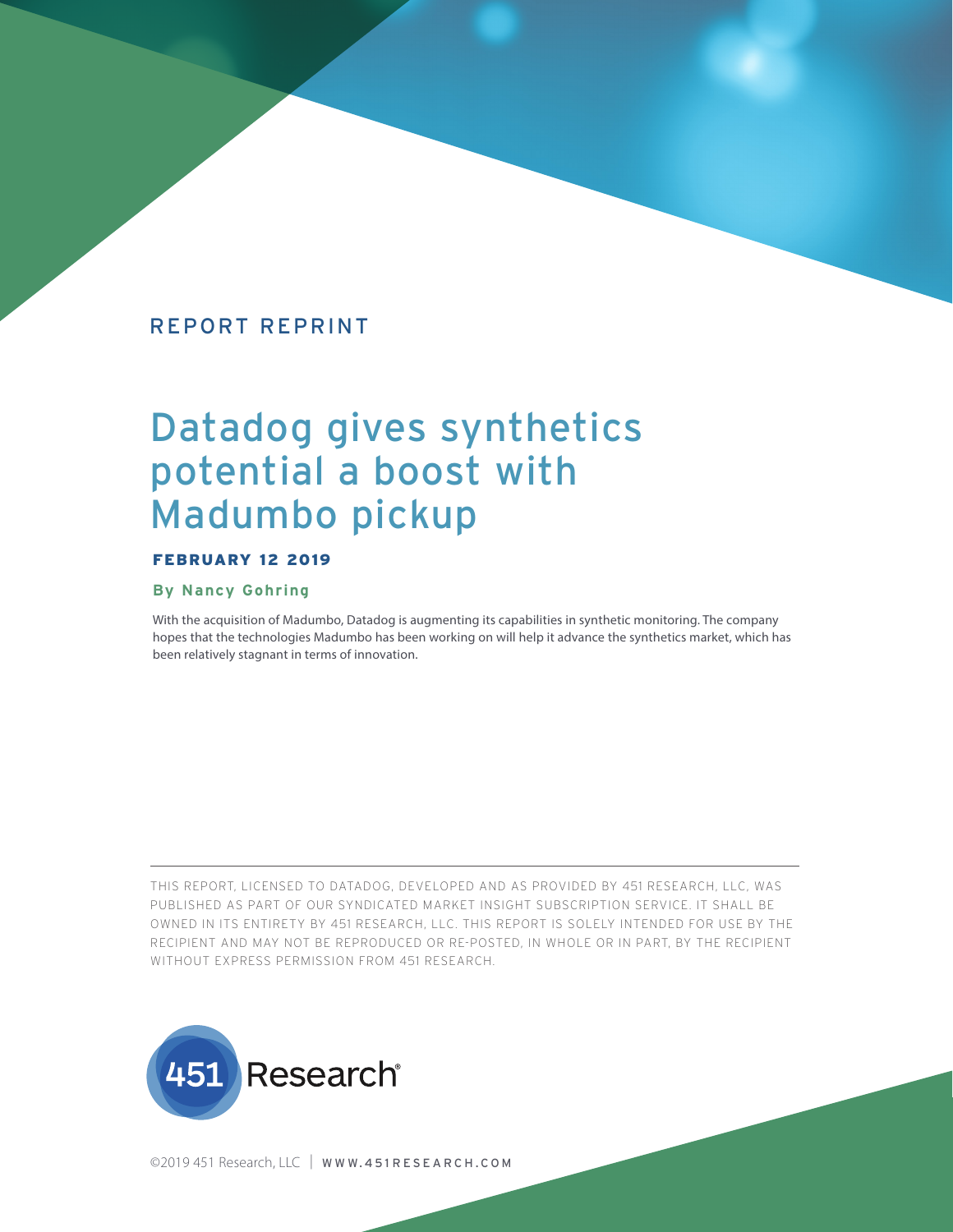## REPORT REPRINT

## Summary

With the acquisition of Madumbo, Datadog is augmenting its capabilities in synthetic monitoring, a sector it had already planned to enter for the first time later this month. Datadog hopes that the technologies Madumbo has been working on will help it advance the synthetics market, which has been relatively stagnant in terms of innovation.

## Snapshot

| <b>ACQUIRER</b>       | Datadog           |
|-----------------------|-------------------|
| <b>TARGET</b>         | Madumbo           |
| <b>SUBSECTOR</b>      | Monitoring        |
| <b>DEAL VALUE</b>     | Undisclosed       |
| <b>DATE ANNOUNCED</b> | February 12, 2019 |
| <b>CLOSING DATE</b>   | October 2018      |

# 451 TAKE

Datadog is making clear its aspirations to continue expanding horizontally, having branched out into APM, log analytics and now synthetics. As it collects more data sources, Datadog improves the accuracy of the analytics it surfaces to customers about the root cause of problems that occur in complex application environments. We didn't get the impression that Datadog is particularly keen to deliver testing capabilities that are a natural fit on top of Madumbo's technologies, but we think it should because doing so would allow it to contribute another capability in the tool chain used by modern development operations and would help set it apart from its primary competitors.

## Deal details

Although Datadog has only now announced the deal, it actually closed in October 2018. Terms weren't disclosed, but it's likely a modest price tag because the deal got Datadog a team of just seven employees that will operate out of Datadog's Paris office.

#### Deal rationale

Since its start as an infrastructure monitoring vendor, Datadog has been steadily expanding horizontally, adding APM and then logging, the latter through its acquisition of Logmatic in 2017. Datadog has been developing synthetic monitoring capabilities internally and will offer an uptime check service later this month. It expects to follow with a browser check functionality based on Madumbo's product at the end of March.

The value of synthetic monitoring is that it offers insight from the end-user perspective, where APM and infrastructure monitoring indicate performance problems on the back end. Datadog isn't the first to recognize the benefits of delivering both perspectives; some of its competitors already offer back-end monitoring tools in addition to synthetics and real-user monitoring from the front-end perspective. Datadog plans to integrate the capabilities it offers so that when synthetic monitoring discovers a performance problem, the company can draw from the data collected from its APM, infrastructure monitoring and log analytics tools to quickly pinpoint the root cause of the problem.

We agree with Datadog's assessment that synthetic monitoring hasn't seen significant innovation in recent years. The company thinks it can improve on that by building on some of the technology that Madumbo has been developing. For instance, Madumbo has been working on a technique that automatically performs all possible actions on a website, including clicking buttons and filling out forms, to provoke all potential errors. Datadog may make that capability available in the future.